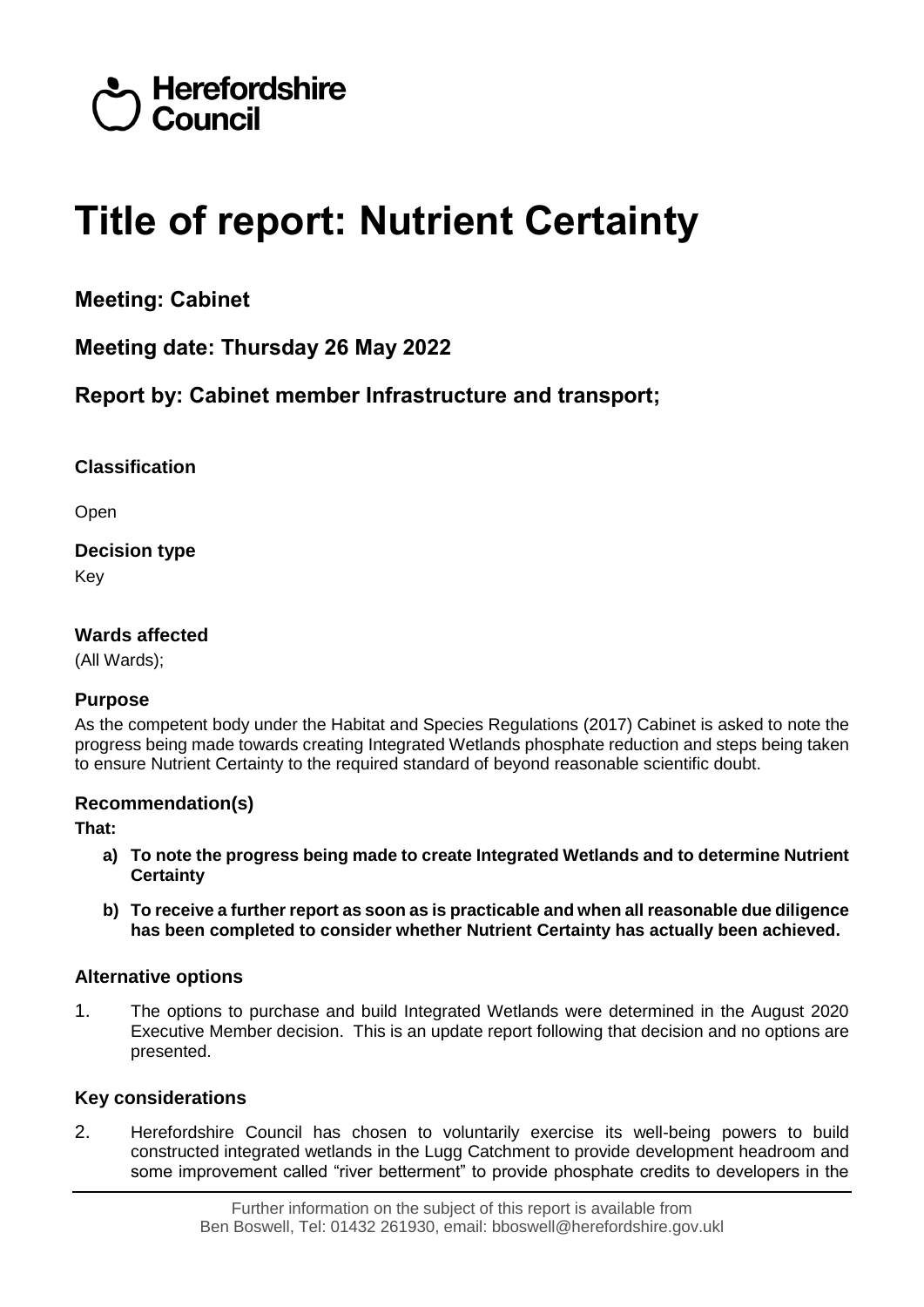catchment who are unable to otherwise demonstrate nutrient certainty. Through its work to support the Wye Catchment Nutrient Management Board the Council is also actively supporting efforts to improve water quality in the Wye and Lugg catchment.

- 3. The River Lugg Special Area of Conservations (SAC) covers the last nine mile stretch of the river before it enters the River Wye. Under the Habitat's directive, SACs require the highest level of protection, appropriate management, enhancement and where necessary, restoration. In July 2019, Natural England advised Herefordshire Council of the need to seek legal advice pertaining to the ruling made by the Court of Justice of the European Union (the CJEU) on the interpretation of the Habitats Directive in the case of Coöperatie Mobilisation (AKA the Dutch Case12) (Joined Cases C-293/17 and C-294/17 ).
- 4. The Council took Counsel's advice and concluded that to protect the Lugg SAC, it was not possible to permit any development on the Lugg, Frome or Arrow catchments unless a Habitats Regulations assessment concluded that the proposed development was "nutrient neutral" there being no likely significant effects on the Lugg SAC. This immediately prevented most development proposals across the north of the county from proceeding.
- 5. In August 2020, the Cabinet Member for infrastructure took a [decision](https://councillors.herefordshire.gov.uk/ieDecisionDetails.aspx?ID=7049) to approve the design, land acquisition, construction and management of integrated wetlands, providing tertiary treatment to waste water treatment works in order to reduce phosphate levels within the River Lugg catchment area. The Wye and Usk Foundation (WUF) were commissioned by the council to undertake an assessment of the whole of the catchment to identify locations where the introduction of an Integrated Wetland could be progressed.
- 6. The Council has purchased a site close to the Dwr Cymru Wlesh Water (DCWW) plant at Luston and obtained planning permission to create an Integrated Wetland. WUF were commissioned to undertake the design of the site. They calculated the level of Phosphates leaving the plant and have modelled the likely Phosphate reduction against a number of scenarios. A new standard for assessing Wetlands has recently been developed by Rob McInnis on behalf of the Rivers Trust UK in conjunction with the Constructed Wetland Association which is due for publication in 2022. WUFs design for the Luston Wetland is undergoing a peer reviewed by Rob McInnis against this standard and appropriate design changes have been made to conform to the standard.
- 7. As a further step to assuring certainty Ricardo Consulting have undertaken an assurance review to ensure a robust validation. Ricardo's findings have confirmed the WUF approach. Counsel legal opinion has been provided on the work done to date and the advice is that further validation work is done over the coming weeks to ensure a robust process.
- 8. A legal agreement is being entered into with DCWW to receive waste water from their Luston Plant into the integrated Wetland. The scope of DCWW's own Environment Agency Permit will end at Herefordshire Council's intake point. This will include weekly monitoring of Phosphate load entering and leaving the Integrated Wetland.
- 9. An application for an Environmental Agency Permit to cover the intake from Welsh Water as it flows through the Wetland and out into the Lugg catchment has been made. The Environment Agency have indicated that a bespoke waste permit will be required, such a permit has never been issued for an integrated wetland before and should be in place before planting commences, in the event that the permitting process is not complete in time, the Environment Agency are giving active consideration to a temporary permit known as a Local Environment Protocol to allow planting to commence. The operational site will be fenced with no unfettered public access and operated to under the ISO14001 Environmental Standards.
- 10. Bentley, a specialist environmental construction company, have been commissioned, through the Council's procurement processes, to build the wetland chambers and plant the Wetland with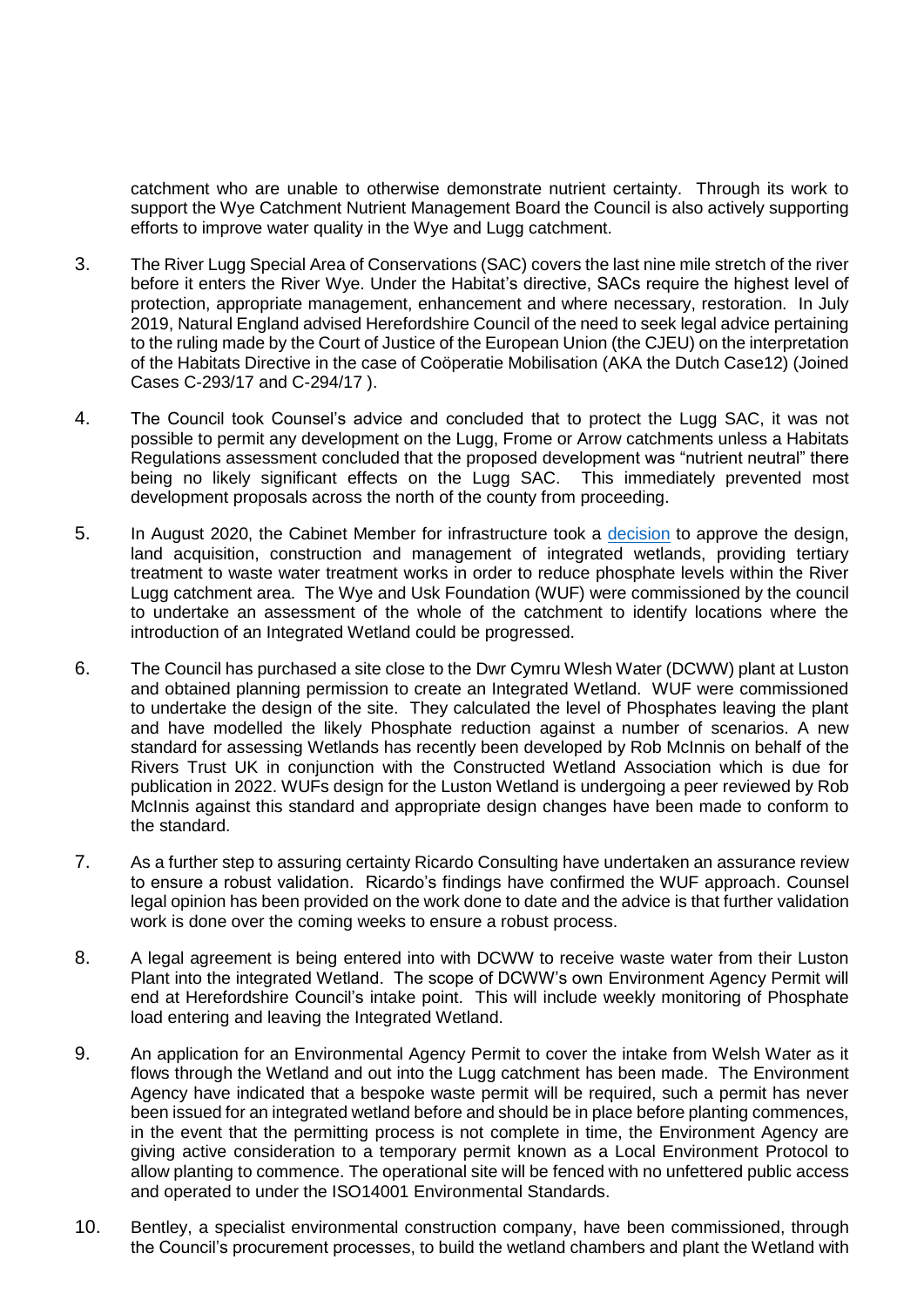a mixture of plants which have been selected to maximise the sequestration of phosphate. They will build this in accordance with the validated WUF design.

- 11. An application has been made to the Environment Agency for the necessary Waste Permit. The Permit will need to be in place before planting takes place at the Luston site. As this is the first time such a permit has been issued it has proved challenging for the Environment Agency and representations have been made to accelerate the process for this. Upon project completion the site will be handed over to the Herefordshire Estates team within Hoople, who will manage the maintenance of the site in accordance with the maintenance schedule.
- 12. Herefordshire Council indicated to WUF that they should reserve 20% of the potential Phosphate reduction to act as reserve should the modelling results differ to a fully grown Integrated Wetland. The reserve will if unused provide a benefit to the condition of the Lugg catchment known as River Betterment. River Betterment is a technical improvement to river quality under the polluters pay principle, it is to others to address the underlying issues of River Quality. Herefordshire Council have held regular discussions with Natural England. Natural England advise that mitigation must be provided upstream of the SAC. The Luston Credits will therefore enable developments to be approved anywhere in the Lugg Catchment.
- 13. Herefordshire Council is actively pursuing further sites to bring forward further credits for development and river betterment. A site has been purchased located close by Titley DCWW plant. Heads of terms have been agreed at a third site which will yield further Phosphate Credits.
- 14. A separate report at this cabinet meeting will consider the policy and process of Phosphate credit allocation.

#### **Community impact**

- 15. The development of integrated wetlands and the trading of credits will positively contribute to the following ambitions within the County Plan 2020-2024.
	- a. Seek strong stewardship of the county's natural resources.
	- b. Protect and enhance the county's biodiversity, value nature and uphold environmental standards through "River Betterment."
- 16. The removal of the current development moratorium in the River Lugg catchment area will enable future economic development in a significant proportion of North Herefordshire.

#### **Environmental Impact**

- 17. Herefordshire Council provides and purchases a wide range of services for the people of Herefordshire. Together with partner organisations in the private, public and voluntary sectors we share a strong commitment to improving our environmental sustainability, achieving carbon neutrality and to protect and enhance Herefordshire's outstanding natural environment.
- 18. The Integrated Wetlands project has been designed to enable Nutrient Neutral Development in the River Lugg SAC by enabling nutrient neutral development and to provide a net river betterment. The net improvement to the river quality will be delivered through the reservation of 20% of the phosphate credits for the river betterment.
- 19. In addition to improving water quality in the River Lugg, the wetlands will also support the Council's commitment to address the climate and ecological emergency as the wetlands will also become excellent wildlife habitats and will help to sequester local carbon emissions.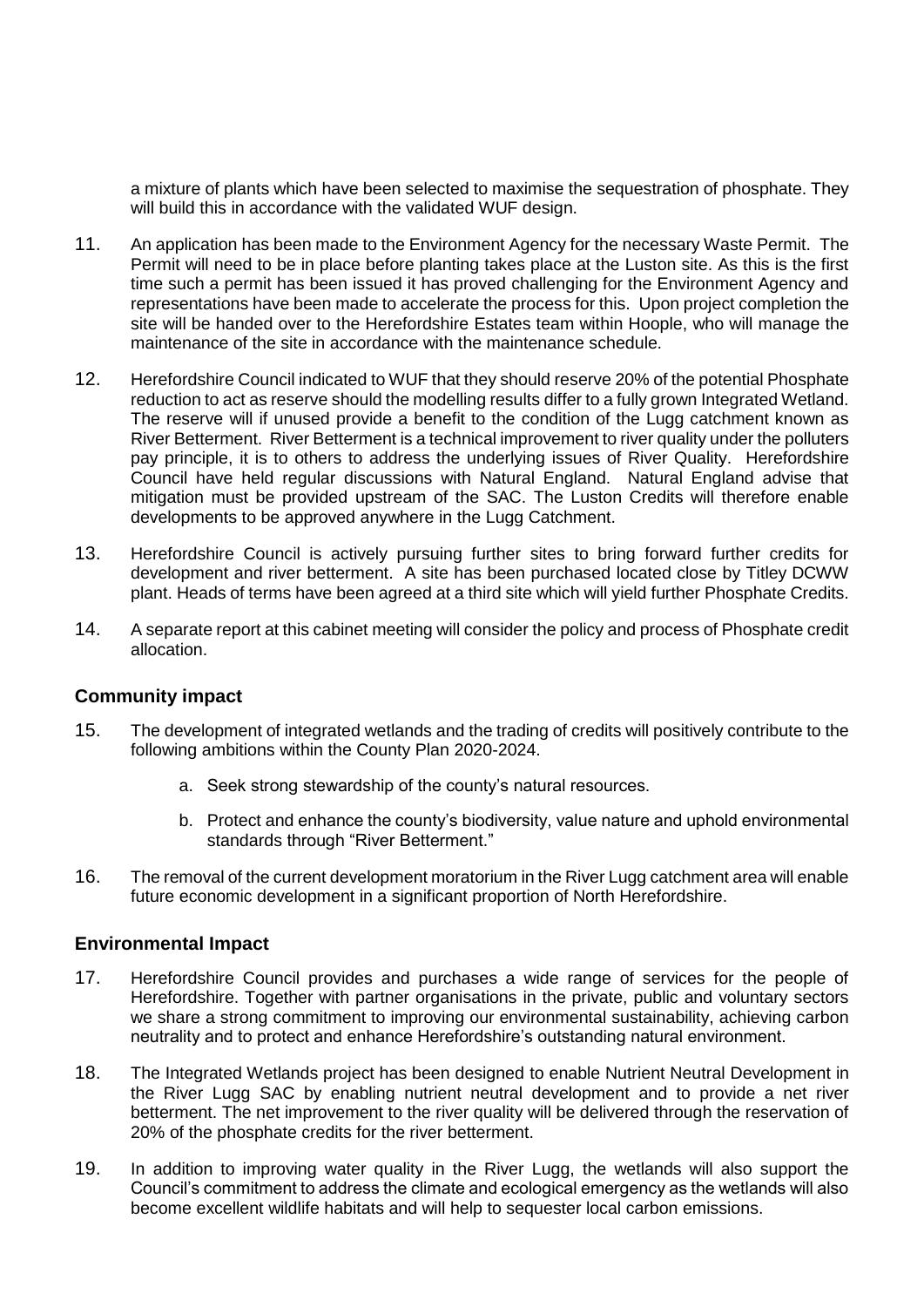20. The site surrounding some wetlands in partnership with other council biodiversity projects will be planted with local native species to increase biodiversity and the local habitat.

# **Equality duty**

21. Under section 149 of the Equality Act 2010, the 'general duty' on public authorities is set out as follows:

A public authority must, in the exercise of its functions, have due regard to the need to  $-$ 

- a) eliminate discrimination, harassment, victimisation and any other conduct that is prohibited by or under this Act;
- b) advance equality of opportunity between persons who share a relevant protected characteristic and persons who do not share it;
- c) foster good relations between persons who share a relevant protected characteristic and persons who do not share it.
- 22. The public sector equality duty (specific duty) requires us to consider how we can positively contribute to the advancement of equality and good relations, and demonstrate that we are paying 'due regard' in our decision making in the design of policies and in the delivery of services. As this is a decision on back office functions, we do not believe that it will have an impact on our equality duty.
- 23. The certification of the phosphate credits from the Integrated Wetland sites will enable the Council to support sustainable housing growth in the north of the county which will benefit all sections of the community. This will include affordable housing in line with the Herefordshire's Planning Policy.

#### **Resource implications**

- 24. The Integrated Wetlands project and a £2m capital budget was approved by Full Council on 14 February 2020. This capital budget is funded through use of the Council's New Homes Bonus to enable future housing development within the Lugg catchment area.
- 25. This is supplemented by a £1m capital grant allocation from Marches Local Enterprise Partnership through the Getting Building Fund, increasing the total capital budget available to £3m.
- 26. Revenue income from the sale of credits will be set aside in a specific reserve to finance the ongoing maintenance costs of the sites and to seed corn further Wetlands sites, as set out in the accompanying cabinet report – Phosphate Credit Pricing and Allocation Policy.

# **Legal implications**

27. This is an Executive function under the Council's Constitution Part 3 Section 3 as it is a key decision and which in the opinion of the monitoring officer is likely to be significant having regard to the strategic nature of the decision and/or whether the outcome will have an impact for better or worse, on the amenity of the community or quality of service provided by the authority to a significant number of people living or working in the locality (two or more wards in Herefordshire) affected. It is also likely to result in the council incurring expenditure which is, or the making or savings which are significant having regard to the Council's budget for the service or function concerned.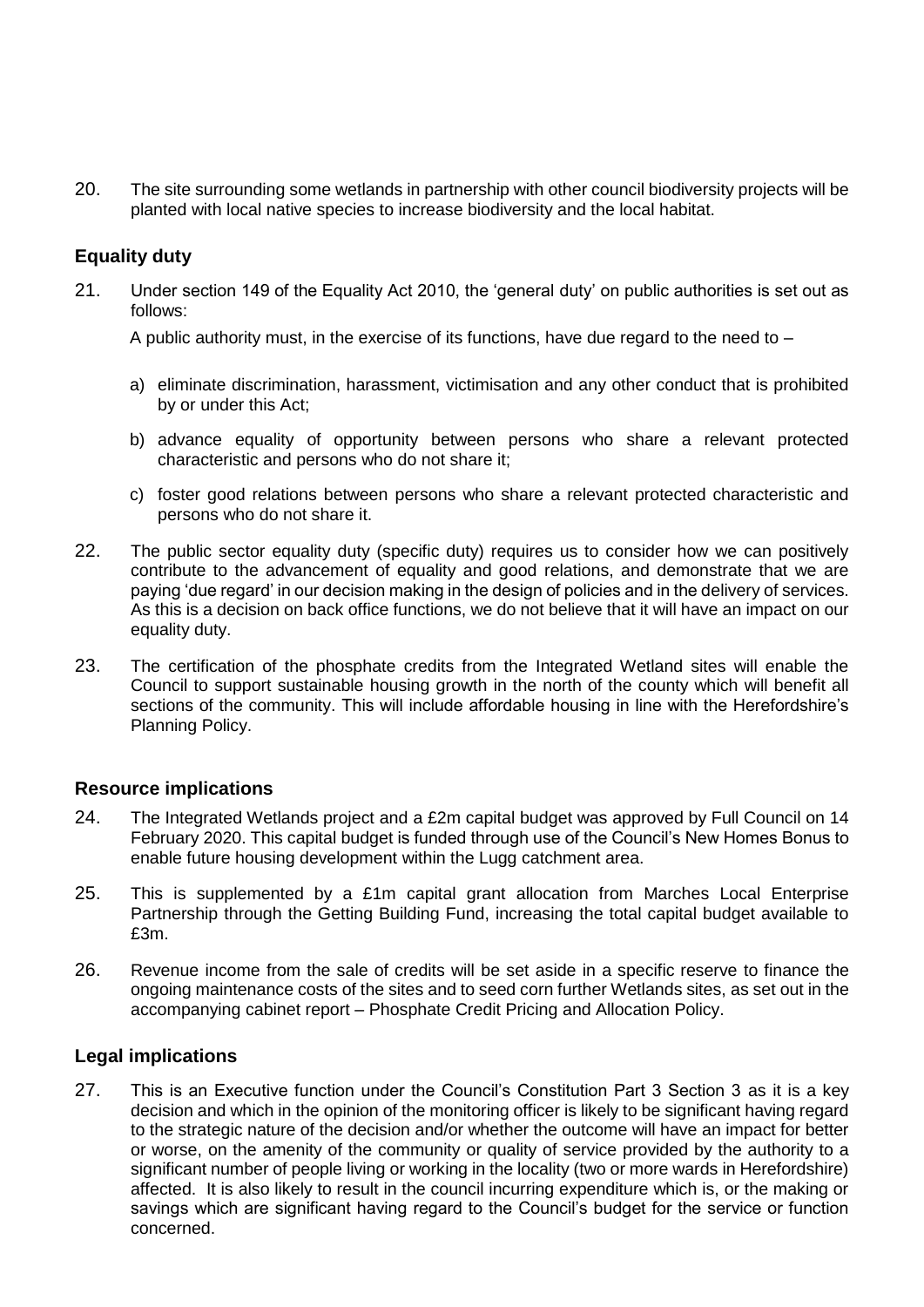- 28. This report is for Cabinet to note the works undertaken to date on the project and identifies the further works at paragraph 7, following Counsel's advice, required to ascertain whether Nutrient Certainty has been achieved. A subsequent update report on those further works will be provided at a later date.
- 29. This accords with the Cabinet decision on 10 August 2020 and there are no other legal considerations or problems with Cabinet or the portfolio holder doing what is proposed.

#### **Risk management**

| Risk / opportunity                          | Mitigation                                                                                                                                                                                                                                                                                                   |
|---------------------------------------------|--------------------------------------------------------------------------------------------------------------------------------------------------------------------------------------------------------------------------------------------------------------------------------------------------------------|
| Achieving the required phosphate reduction  | The wetland design undertaken by WUF is<br>being peer reviewed by Rob McInnis who<br>recently developed the new national<br>standard for assessing wetlands on behalf<br>of Natural England.<br>A further assurance review is also been<br>undertaken by Ricardo Consulting to<br>ensure a robust validation |
| Maintaining the wetland sites in perpetuity | An 80yr management plan has been<br>developed which will be resourced through<br>the proposed ring fenced credit sale income<br>as set out in the accompanying report.                                                                                                                                       |

30. In addition a live project risk register is maintained and regularly reviewed by the Integrated Wetland project team and is regularly reported to the Integrated Wetland Project Board.

# **Consultees**

- 31. Political groups have been consulted and comments were received from Cllr Milln, Central Ward, and Cllr Hewitt, Golden Valley North. Both expressed support for the development of integrated wetlands to reduce phosphate pollution, however are not supportive of the creation of phosphate credits to offset local development. These comments have been considered and the recommendation is to allocate 20% of the phosphate reduction for river betterment.
- 32. The final decision to determine Nutrient Certainty lies with Herefordshire Council who are the competent authority. Whilst not a statutory consultee for this scheme Herefordshire Council have engaged in discussions with Natural England and is taking account of their most recent published guidance in reviewing whether the Council holds certainty. Natural England are supportive of the project. They are encouraged by the approach taken to validation including the work done by Rob McInnes and are pleased to see that a buffer has been included in scope which will provide "river betterment."